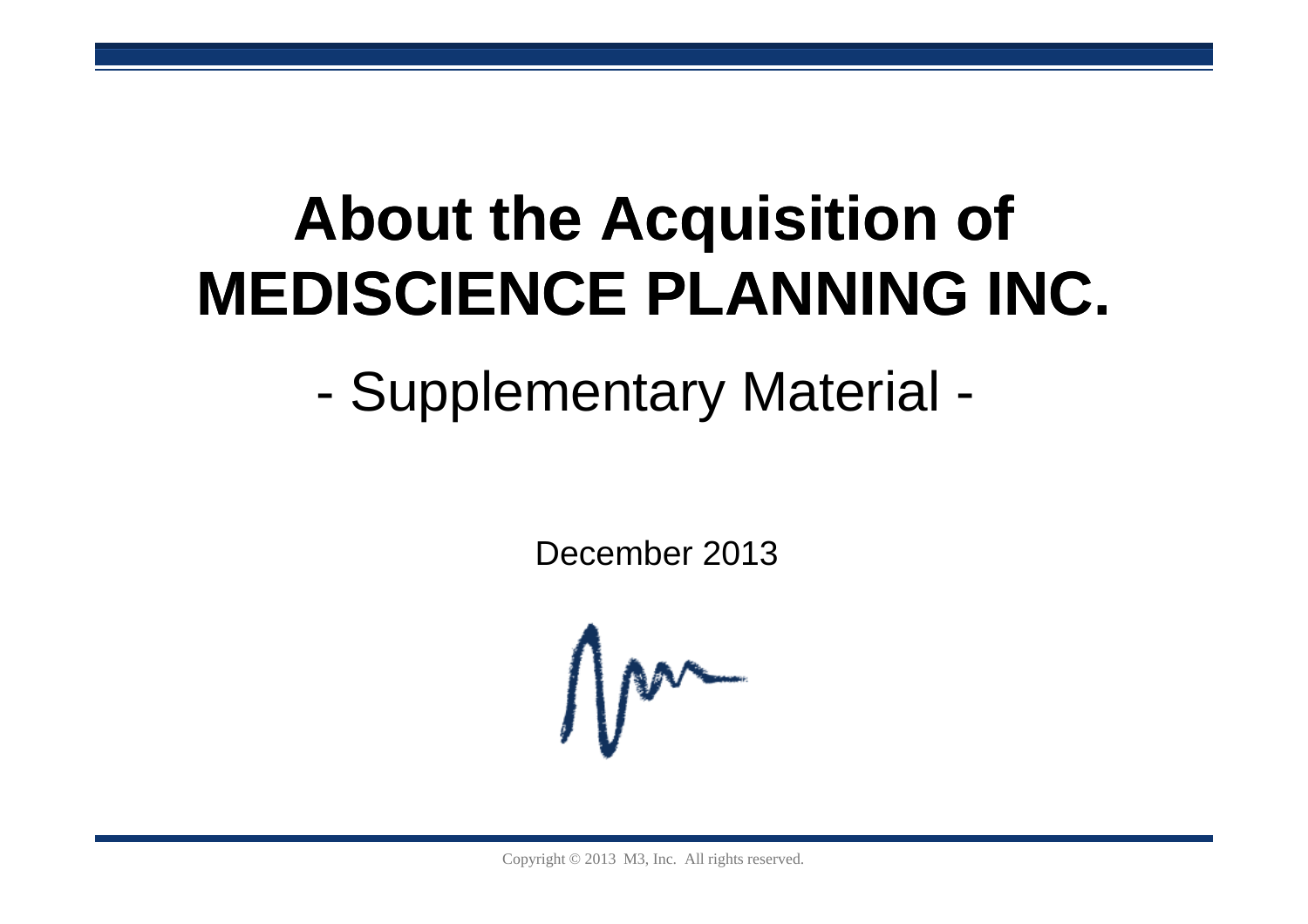**The following contains statements that constitute forward-looking statements, plans for the future, management targets, etc. relating to M3, Inc. and/or its group. These are based on current assumptions about future events, and there exist possibilities that such assumptions are objectively incorrect and actual results may differ from those in the statements as a result of various factors.**

**Furthermore, information and data other than those concerning the Company and its subsidiaries/affiliates are quoted from public information, and the Company has not verified and will not warrant its accuracy or dependency.**

**M3, Inc.**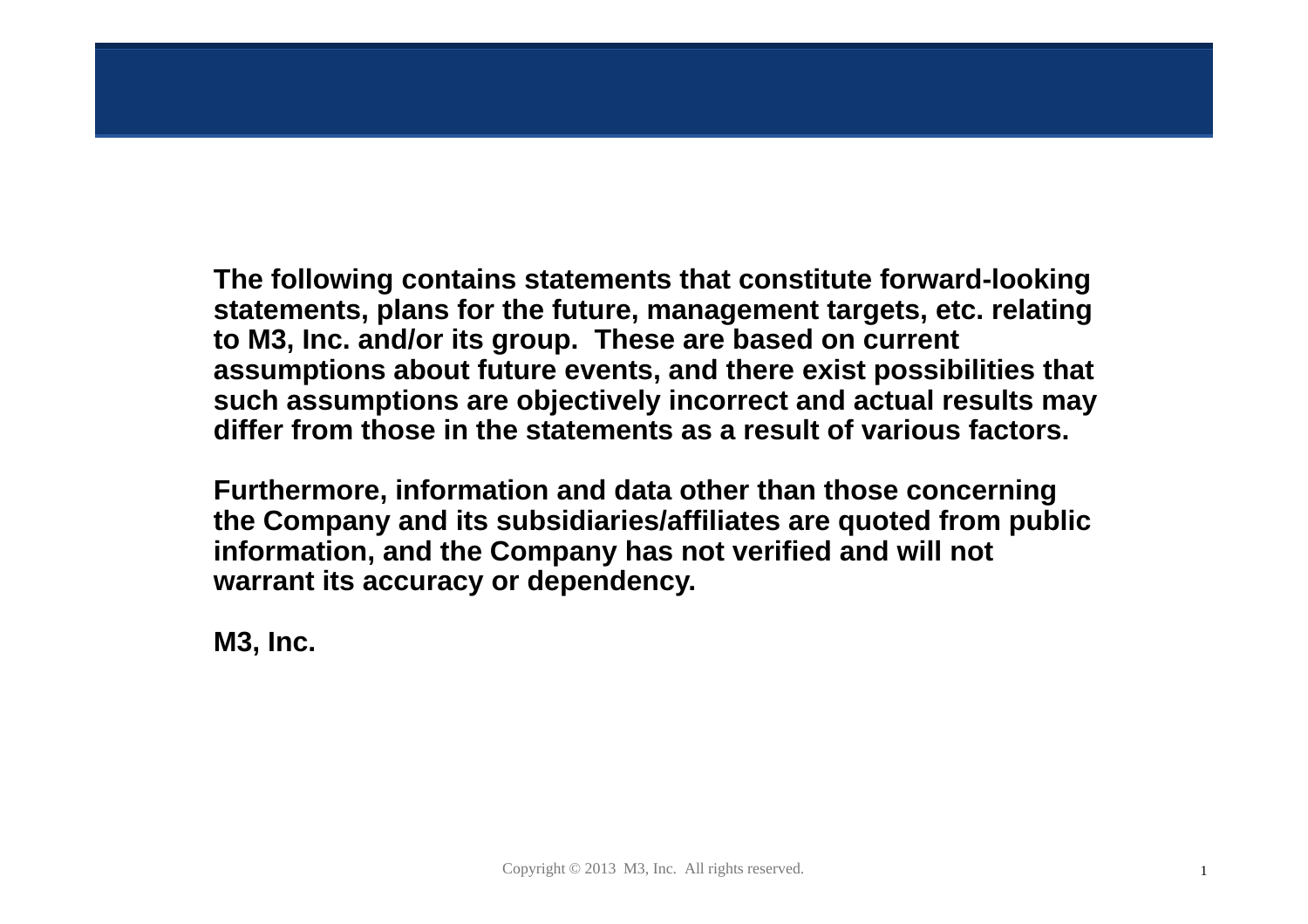### **Overview-1 (Objective and Background)**

- **M3 concluded in May 2012 a capital and business alliance a greement with MEDISCIENCE PLANNING INC. (hereafter referred to as "MPI") and acquired 25% of MPI's shares**
- **Since then, the two companies have collaborated successfully in various businesses – now, in order to maximize the use of both companies of companies' resources (including those of M3 Group) to accelerate the growth of the CRO and e-enabled CSO businesses,**  M3 and MPI have made a strategic decision to carry **out a stock exchange whereby M3 will become the wholly owning parent company**
- **M3 and MPI, as a group, will pursue efficient clinical support throu gh Online Trials and create a uni que pp g q CSO service with e-equipped MRs**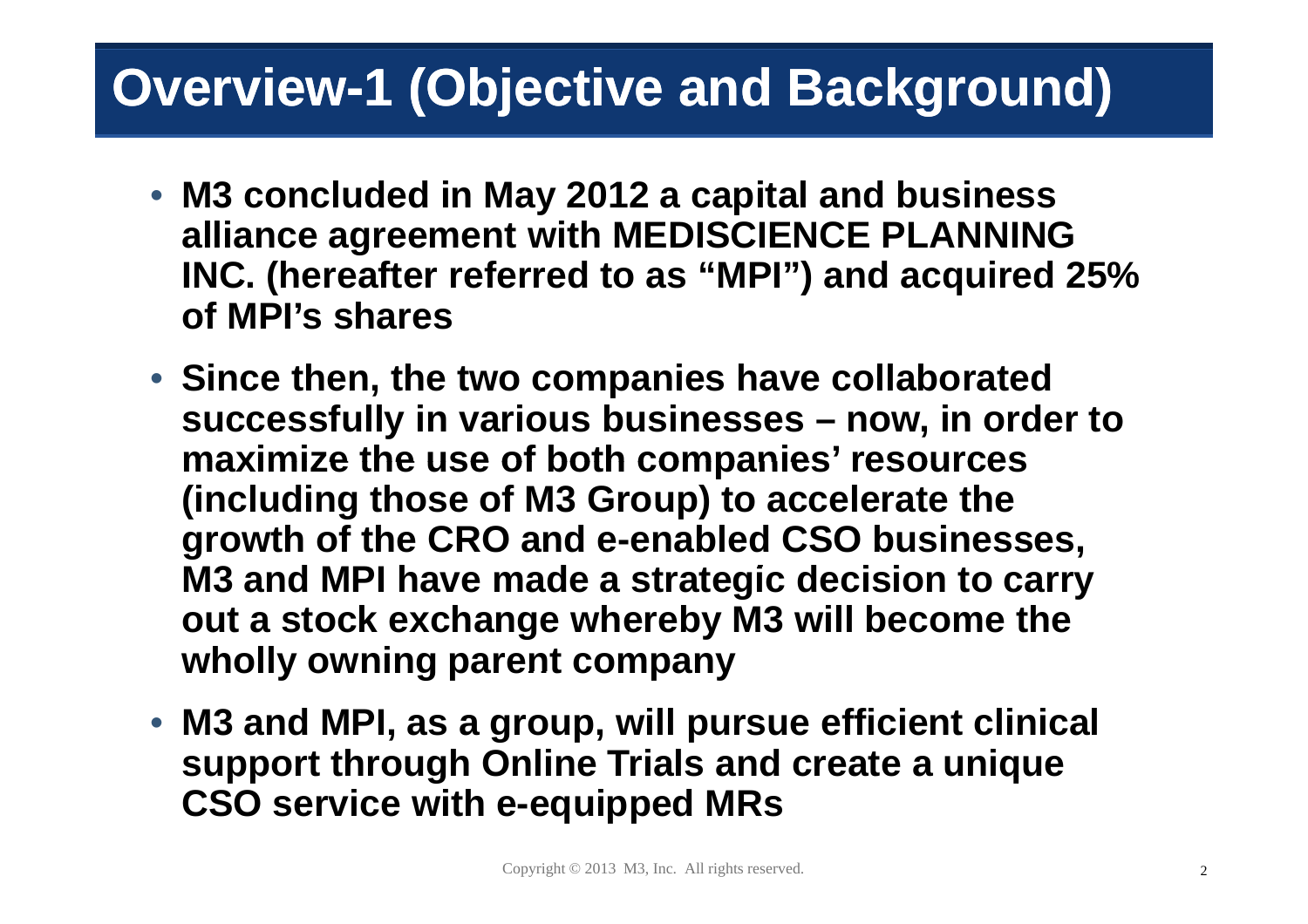### **Overview-2 (Scheme and Schedule)**

#### ■ Scheme

- $\mathcal{L}_{\mathcal{A}}$  , the state of the state of the state of the state of the state of the state of the state of the state of the state of the state of the state of the state of the state of the state of the state of the state – Stock exchange
	- (M3 will carry out the stock exchange without approval provided by a resolution at its shareholders' meeting through a short-form stock exchange procedure )
- $\mathcal{L}_{\mathcal{A}}$  , the state of the state of the state of the state of the state of the state of the state of the state of the state of the state of the state of the state of the state of the state of the state of the state – Stock exchange ratio 3,500 yen / Average price of M3
	- $\rightarrow$  Only the stock price of MPI is fixed at the date of announcement, and the stock price of M3 will be determined by the Volume Weighted Average Price during a period from and including Jan 27<sup>th</sup> to and including Jan  $31<sup>st</sup>$ , 2014.

#### $\blacksquare$  Schedule (Plan)

- Dec. 2, 2013:Conclusion of Stock Exchange Agreement (Board meeting held at both companies)
- Jan. 23, 2014: Extraordinary shareholders' meeting (MPI)
- $\mathcal{L}_{\mathcal{A}}$  , the state of the state of the state of the state of the state of the state of the state of the state of the state of the state of the state of the state of the state of the state of the state of the state Feb. 18, 2014: Stock exchange will be conducted (Effective date)

 $\odot$  2013 M3, Inc. All rights reserved.  $\ddot{\text{3}}$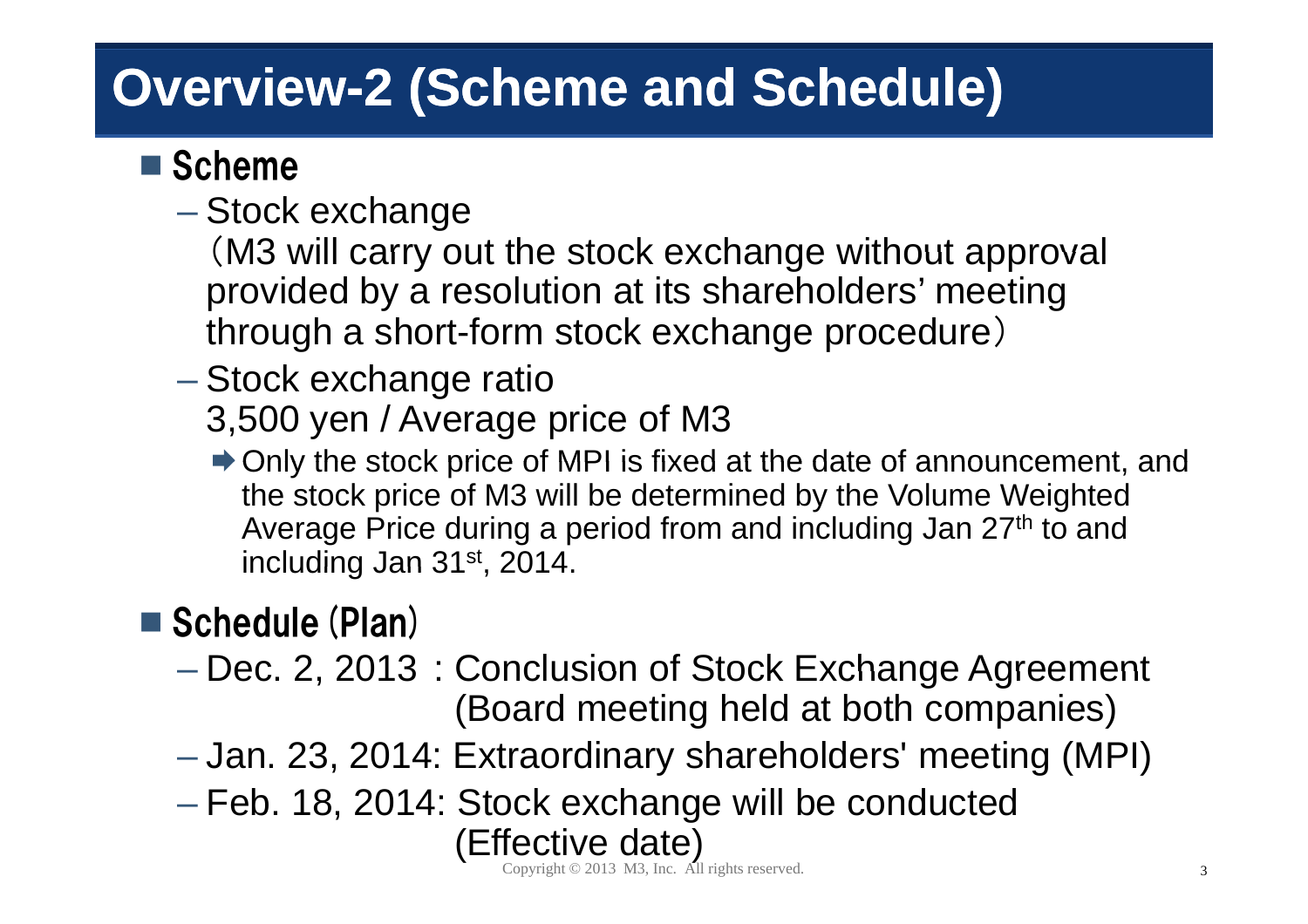### **Strategic Objectives**

# **MEDISCIENCE PLANNING INC.**



- Strong presence in **CRO industry and large number of high quality CRAs**
- **Developing CSO business as a new growth area**

### **Strategic Objectives**

1. Accelerate shift to online trials 2. Create new CSO service **using e-equipped MRs** 

# **M3, Inc.**



- Media power of **m3.com with approx. 250K registered**
- $\mathcal{L}_{\mathcal{A}}$  **Experience developing successful online services such as MR MRkun and Chiken-kun**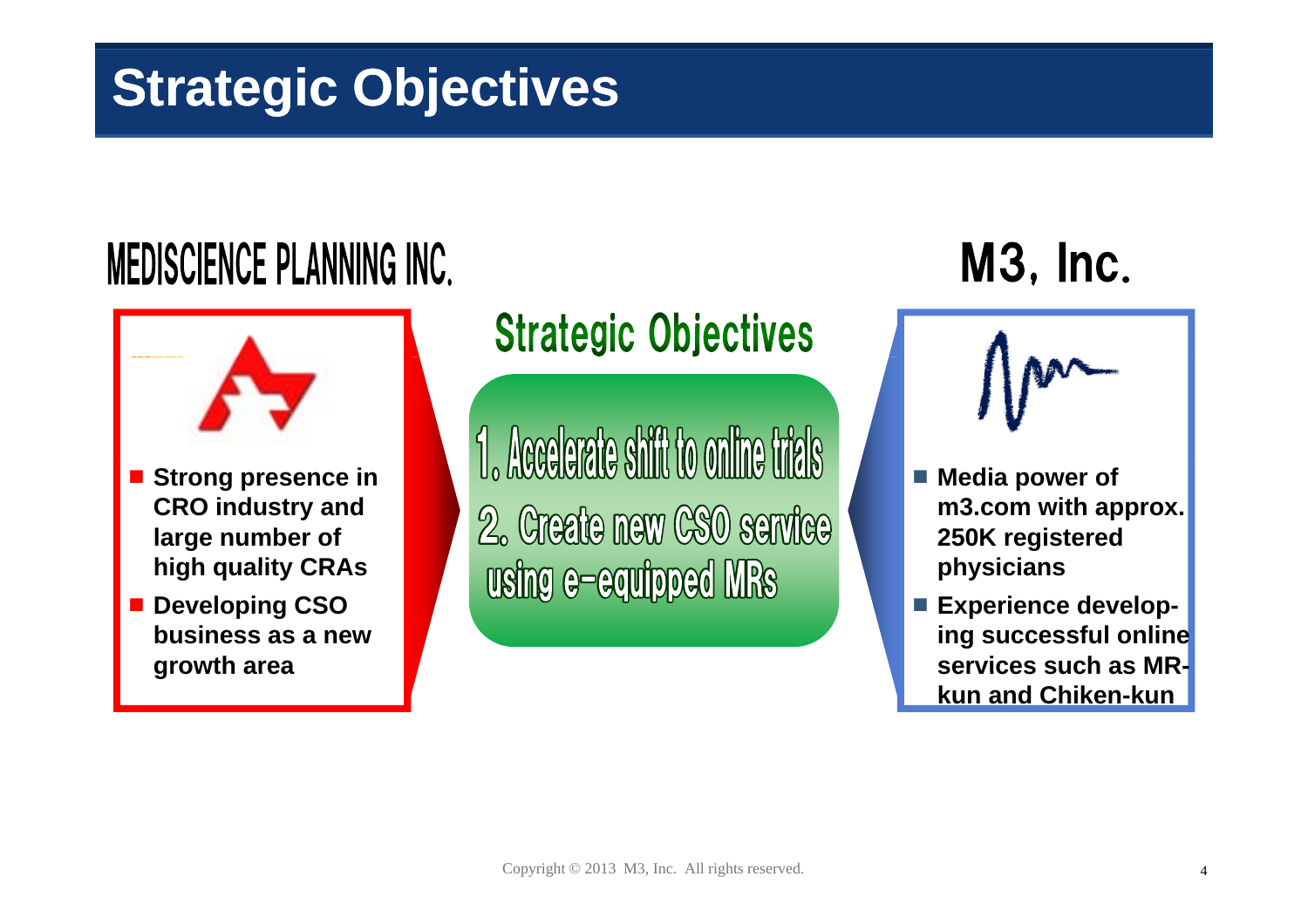### **MEDISCIENCE PLANNING INC.**

|                                      | <b>MEDISCIENCE PLANNING INC (MPI)</b>                                                                                                                                  | <b>Business</b>                                                                                                              |  |
|--------------------------------------|------------------------------------------------------------------------------------------------------------------------------------------------------------------------|------------------------------------------------------------------------------------------------------------------------------|--|
| <b>Office</b>                        | Higashi Nihonbashi<br><b>Chuo-ku Tokyo</b>                                                                                                                             | <b>CRO</b>                                                                                                                   |  |
| <b>Established</b>                   | September, 1982                                                                                                                                                        | Contracting clinical trial<br>related operations from<br>pharmaceutical compani                                              |  |
| <b>Capital</b>                       | <b>361 Million Yen</b>                                                                                                                                                 |                                                                                                                              |  |
| <b>Sales</b><br>and<br><b>Profit</b> | : $8,240$ (mil yen)<br><b>Sales</b><br><b>Operating Profit: 732</b><br><b>Ordinary Profit</b> : 749<br>$\cdot$ 444<br><b>Net Profit</b><br>(FY2013 Consolidated basis) | $\blacksquare$ CSO<br>Contracting for sales or<br>marketing operations of<br>medical products from<br>pharmaceutical compani |  |
| # of<br><b>Employees</b>             | <b>Consolidated basis: 748</b><br>(incl. 401 CRAs)<br>(as of Aug. 31, 2013)                                                                                            | Other businesses including<br>medical writing, consulting,<br>$etc.$                                                         |  |

#### **Business**

#### ■ CRO

 related operations from pharmaceutical companies

#### ■ CSO

Contracting for sales or medical products from pharmaceutical companies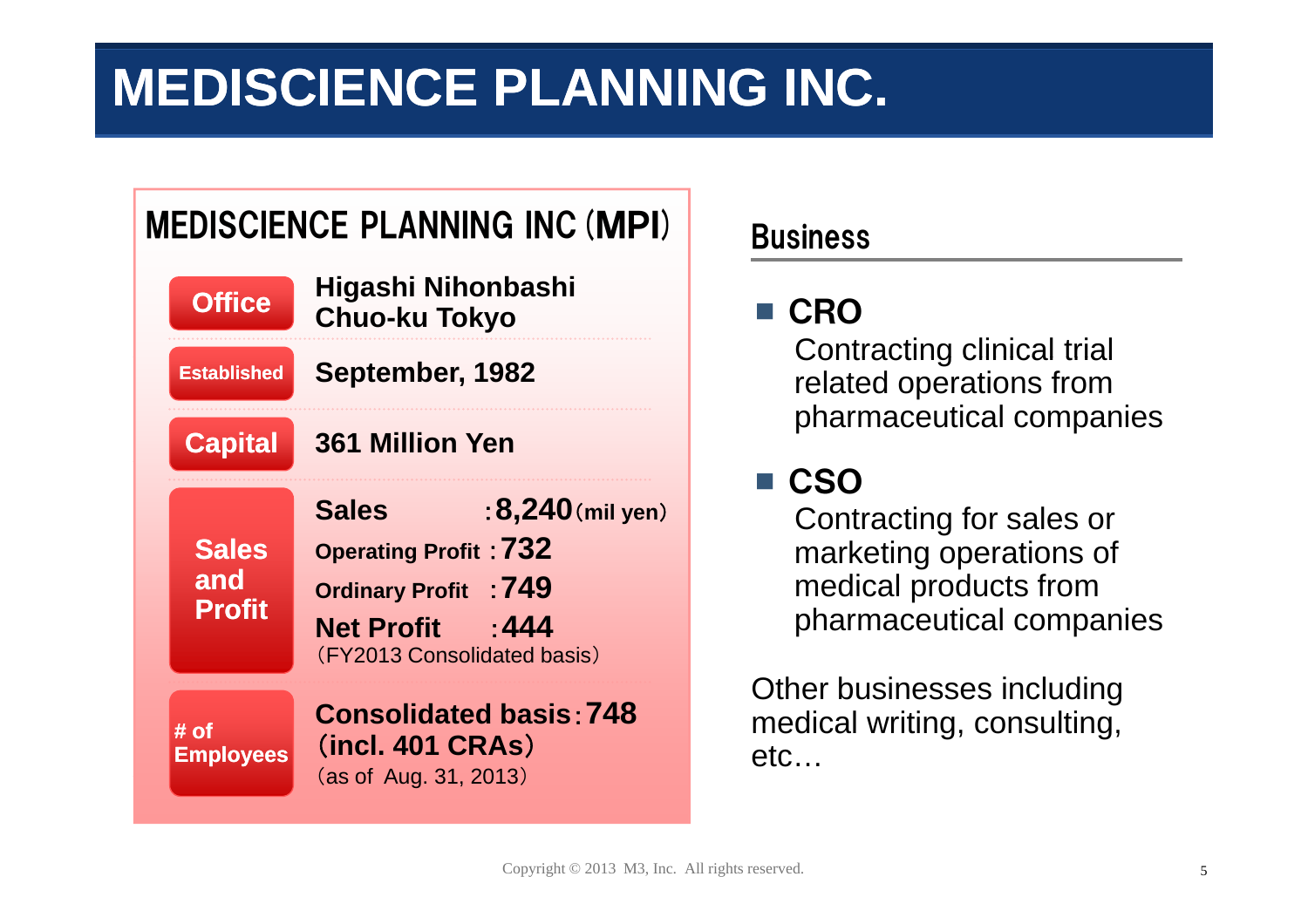# **Synergy Estimation (annual profit)**

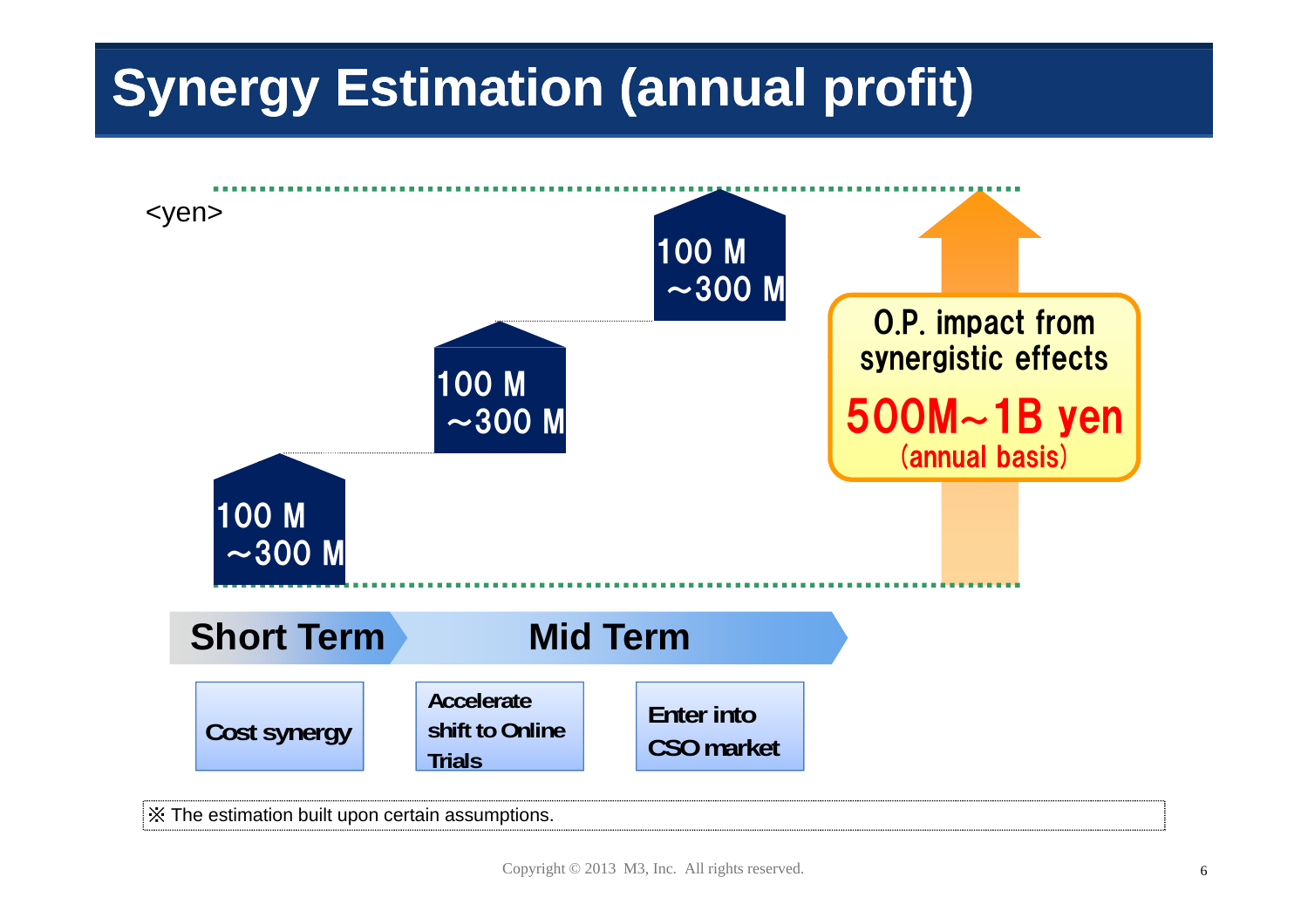# **Cost Synergy**



#### Example Themes

- Reduce listing-related **cost**
- Merge back-office<br> **back-office**<br> **back back back back back back back back back back back back back back b departments**
	-
- Consolidate hiring and **Figure 11 Your Seam** yen annually
- **C lid t t i i f Consolidate training for CRA staff**

**etc.**

synergy effect of 100 mil – 300 mil **Streamline office space**<br>100 mil - 30

**Reduced S.G.A. by**  $\frac{1}{2}$  **350 mil in the 2 years after acquiring** Mebix, and by  $\verb|4180|$  mil in 1 year after acquiring MIC Medical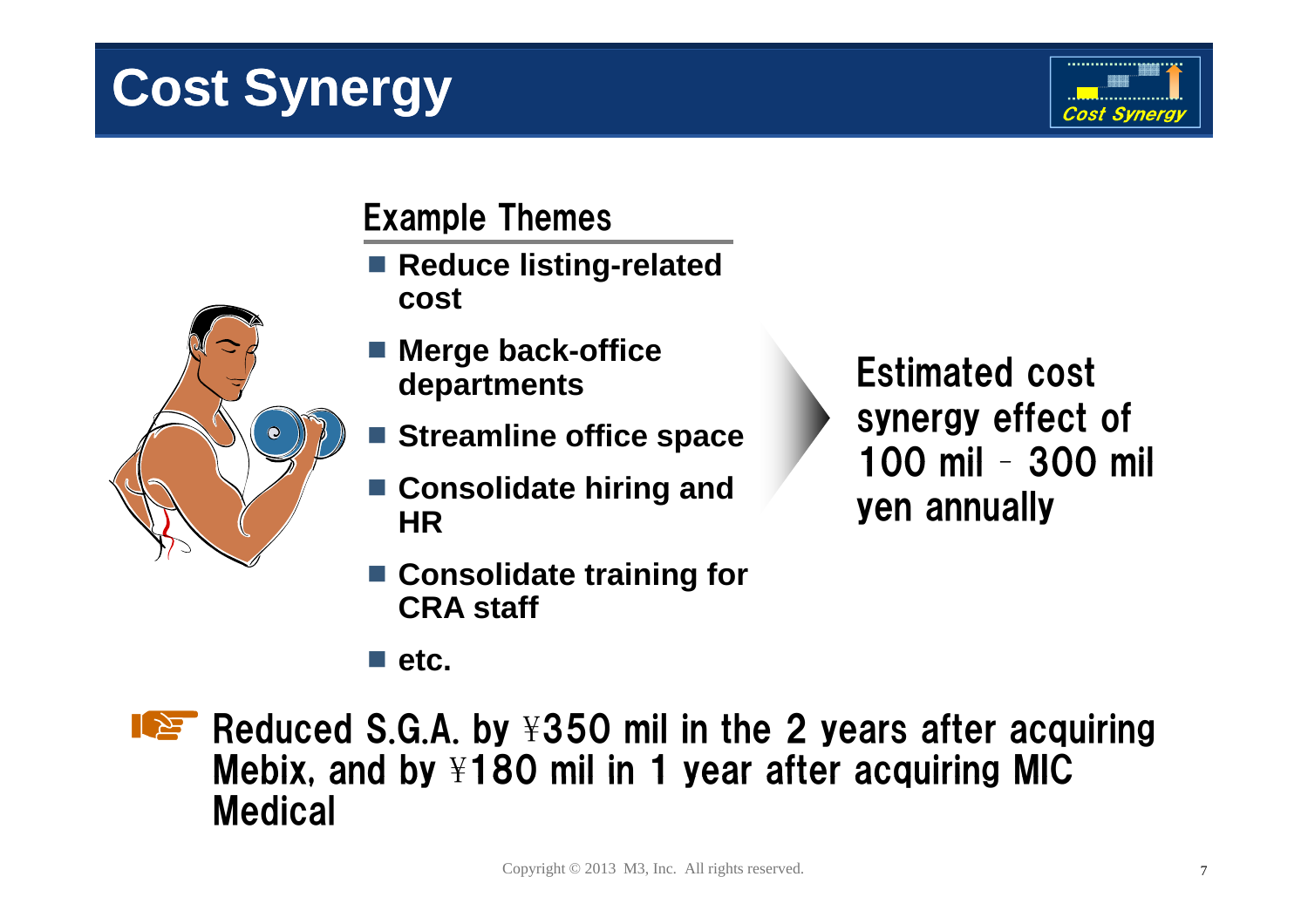### **Shift to Online Trials**



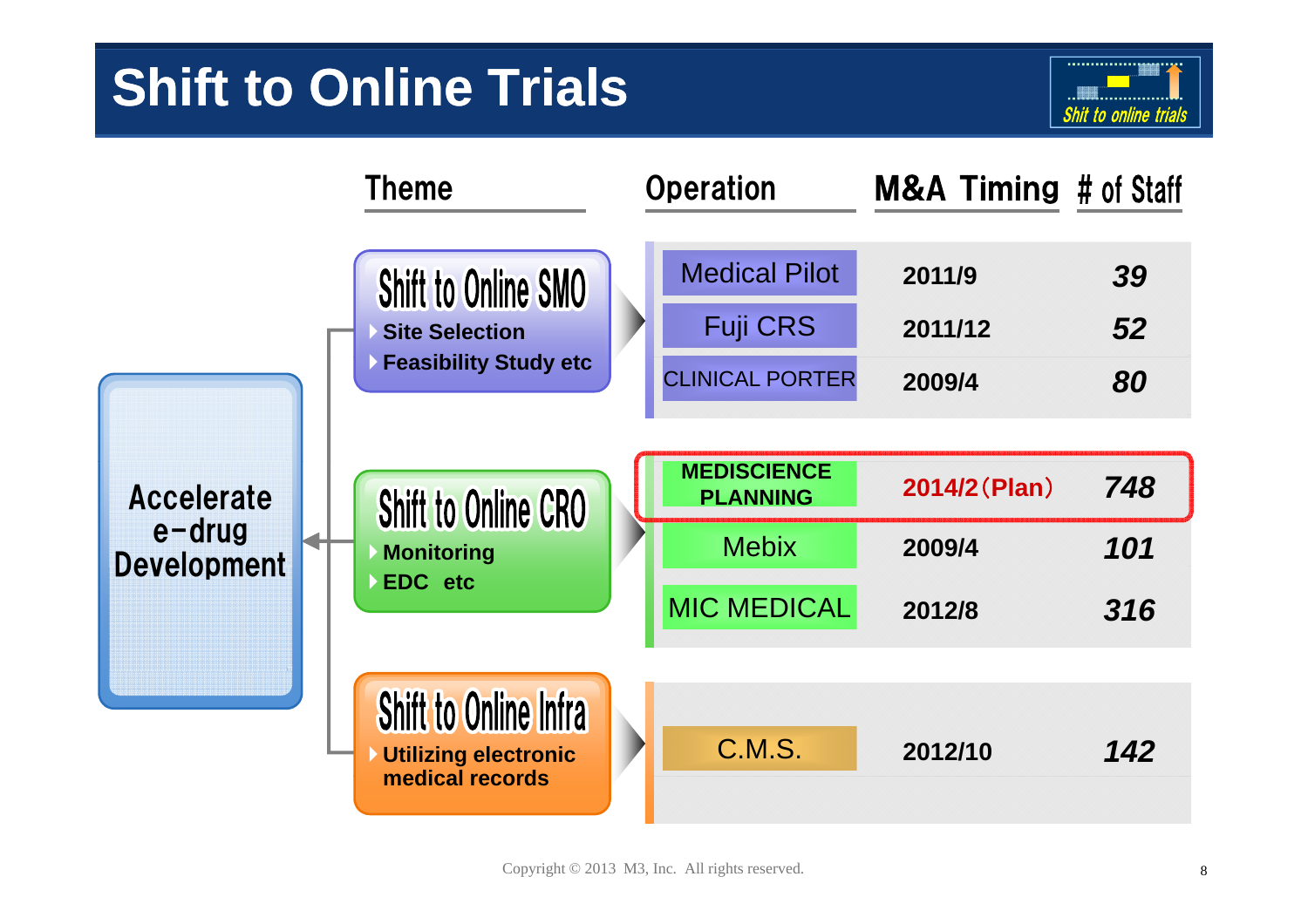# **Number of CRAs by Company**



|                | <b>Company Name</b>             | <b>Number</b> | <b>M3 Group</b> |
|----------------|---------------------------------|---------------|-----------------|
|                | <b>EPS</b>                      | 855           |                 |
| $\overline{2}$ | Cimic                           | 780           |                 |
|                | <b>M3 Group</b>                 | 670           |                 |
| 3              | Quintiles                       | 600           |                 |
| 4              | Parexel                         | 550           |                 |
| 5              | <b>MEDISCIENCE PLANNING INC</b> | 401           |                 |
| 6              | <b>MIC Medical</b>              | 233           |                 |
|                | <b>ACRONET</b>                  | 200           |                 |
| 8              | <b>ASKLEP</b>                   | 180           |                 |
| 9              | Linical                         | 170           |                 |
|                | <b>Mebix</b>                    | <b>36</b>     |                 |

<MIC research institute ltd>



Accelerate the "Shift to Online Trials" by reaching a top level in number of CRAs. Business size of evidence solution segment will grow to 13B yen

Copyright © 2013 M3, Inc. All rights reserved. <sup>9</sup>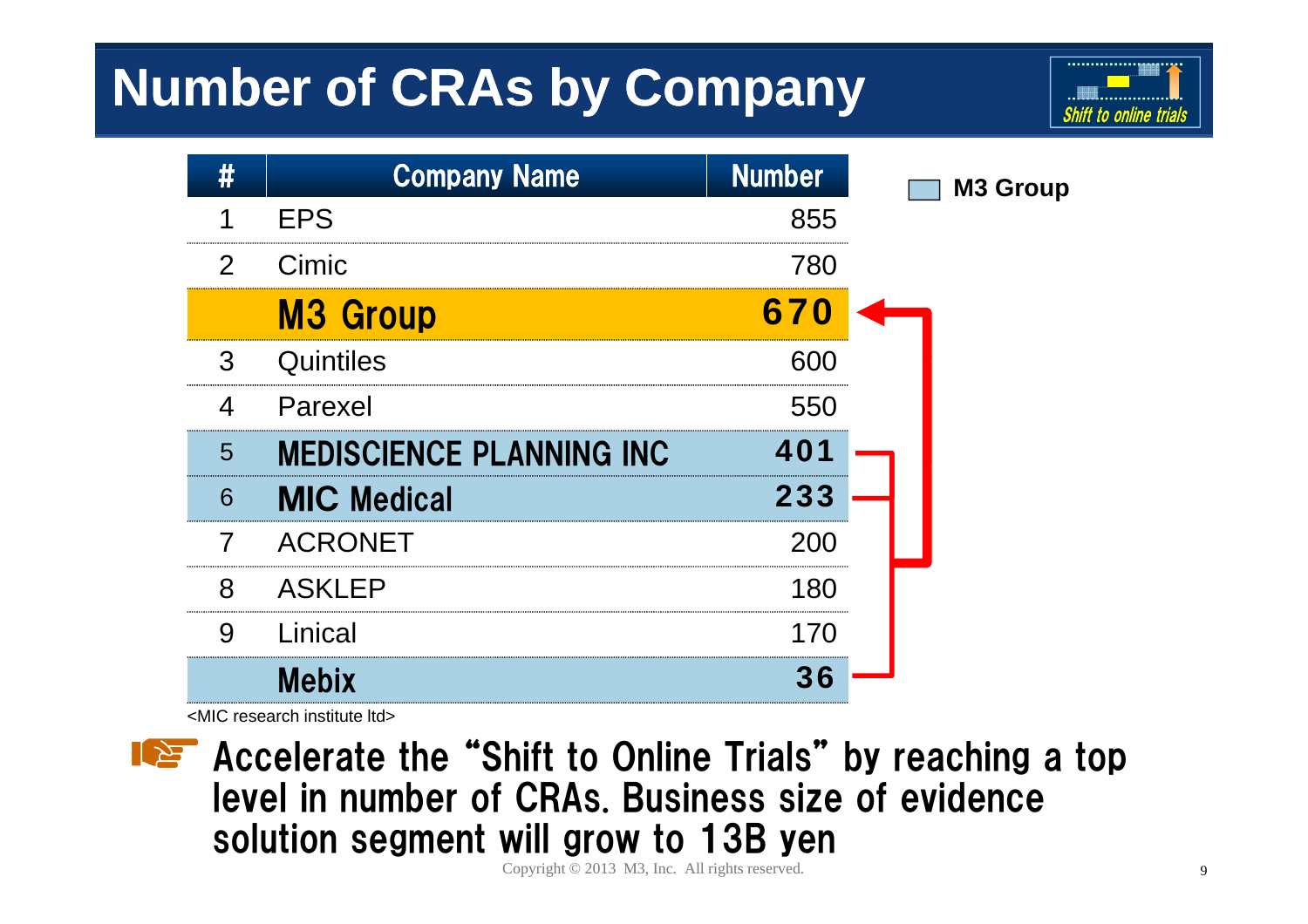### **CSO Market**





- Size of Japanese CSO **market is about ¥50B**
- Number of contract MRs **is increasing by 23.9%**
- $\Box$  **Not only mega pharma but generic companies companies, medical device companies and animal h lh i ea th companies are starting to use CSO**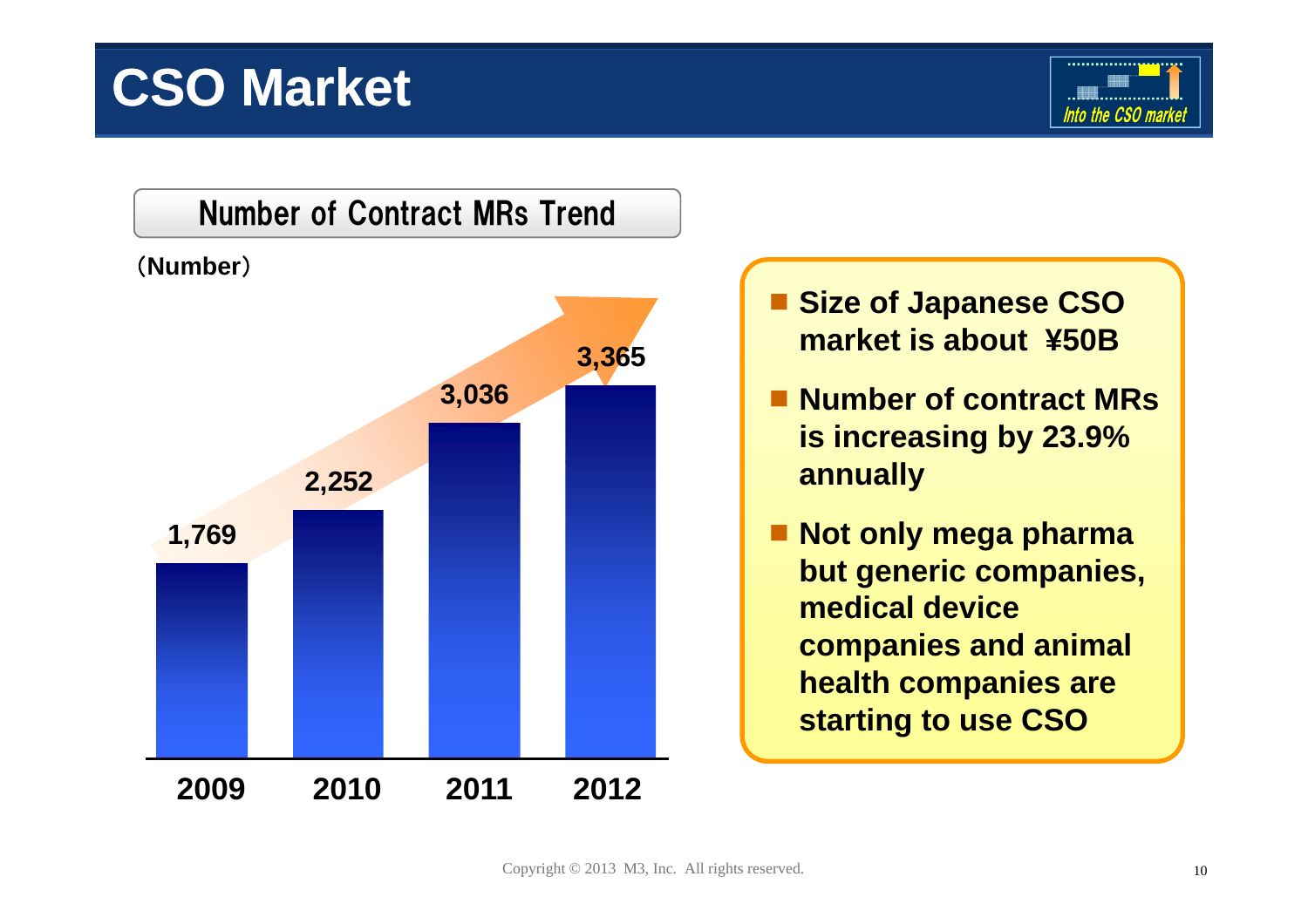### **CSO service armed with internet**



#### Provide differentiated CSO service. Growth potential could be billions of yen business size in the future

Into the CSO market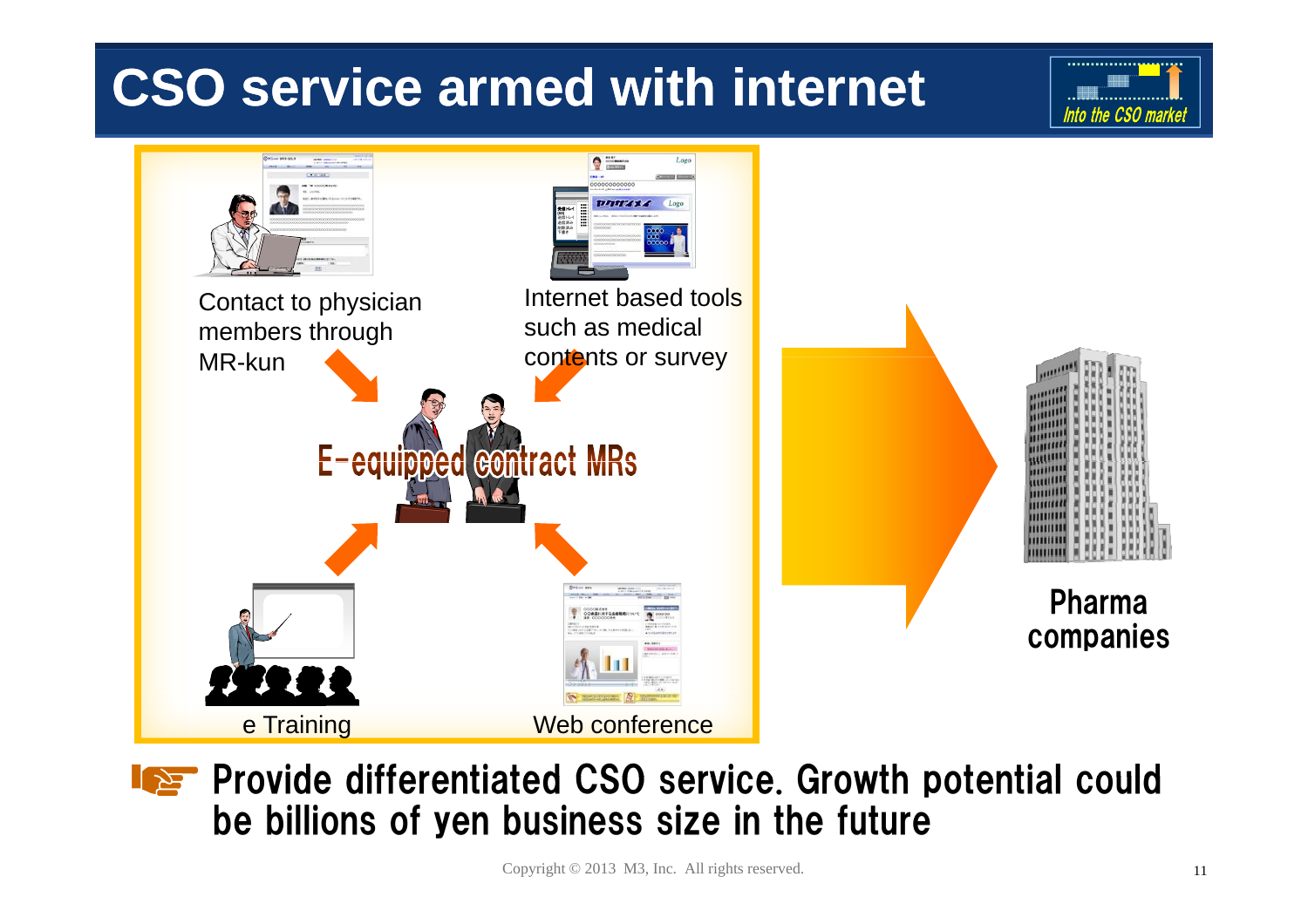### **Accounting Treatment**

- Difference between the book value and acquisition **value of already held MPI shares is expected to be recognized as extraordinary profit in connection with the stock exchange:**
	- **<Already held MPI shares>**

**Number of shares owned by M3**:**649,400 Boo <sup>a</sup> ue pe stoc k v alue per k**:**1,899 ye n (1,233,724,000 yen in total** )

- Positive impact on EPS is expected in the next fiscal **year even after taking depreciation of goodwill and stock dilution into consideration( i h i f hd ii f (assuming t he same accounting treatment for t he depreciation o goodwill as applied for the MIC Medical acquisition)**
- **Expecting to create approx. 1B yen of profit annually as synergy in the mid-to-long-term**